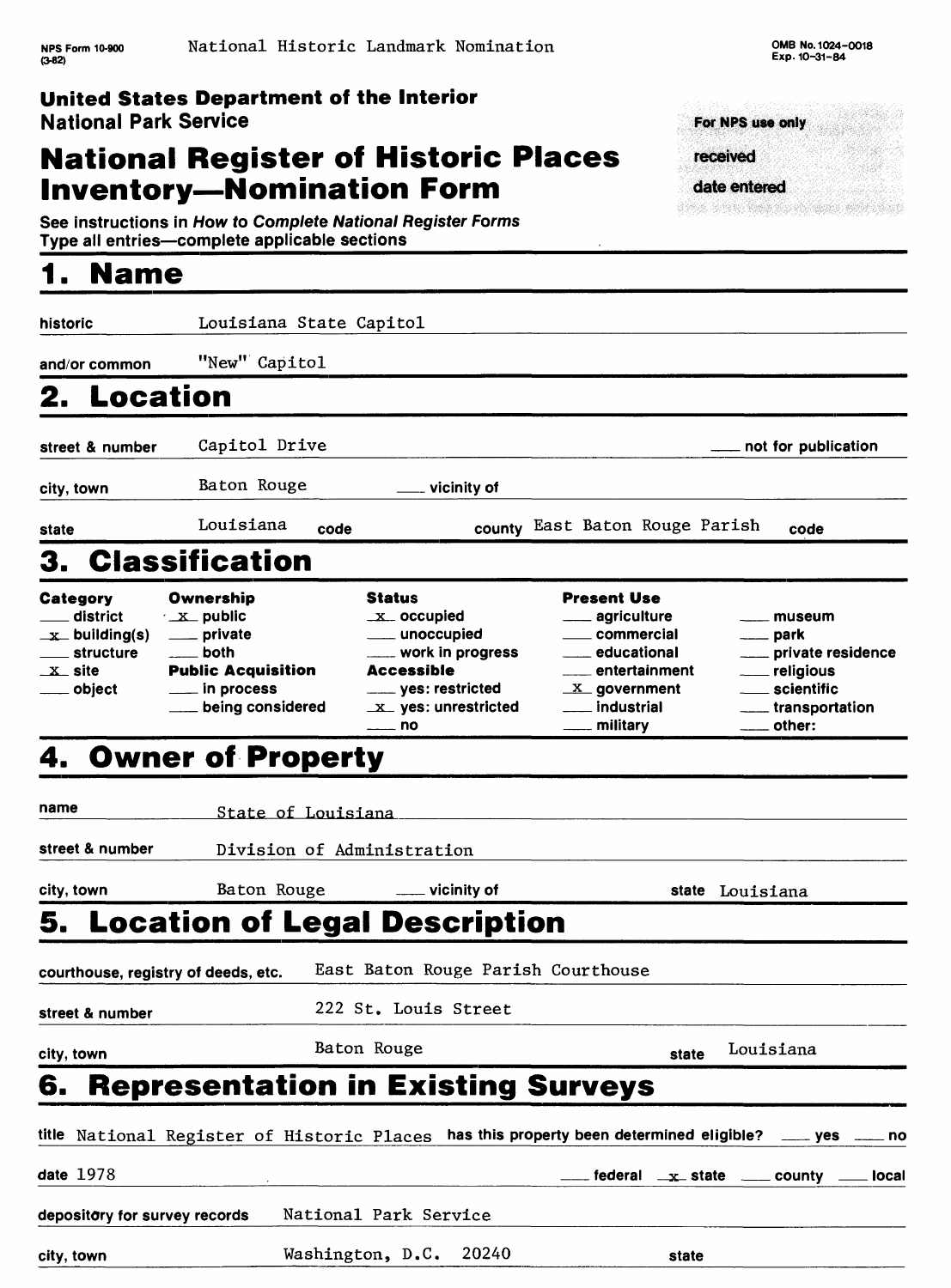# **7. Description**

| Condition             |                 | <b>Check one</b>               | <b>Check one</b>       |      |
|-----------------------|-----------------|--------------------------------|------------------------|------|
| ____ excellent        | deteriorated___ | $\cdot$ $\mathbf{x}$ unaltered | $\equiv$ original site |      |
| _x_ good              | <b>ruins</b>    | altered                        | <u>_</u> ___ moved     | date |
| <sub>_____</sub> fair | ____ unexposed  |                                |                        |      |

**Describe the present and original (if known) physical appearance**

The Louisiana Capitol is a 34-story, 450-foot, Alabama limestone, sculptured skyscraper designed by Weiss, Dreyfous, and Seiferth of New Orleans in 1929 under the administration of Governor Huey P. Long. The building is set on a high basement which contains service spaces. The ground lobby of "Memorial Hall" is approached from the south via a grand frontal stairway with one step for each of the fortyeight states which existed when the Capitol was built. The grand stairway is flanked by a pair of monumental sculptured figure groups modeled by Lorado Taft and executed by C. M. Dodd. The east group is dominated by an armored soldier and the mourners of a warrior slain in battle. The west group depicts "men and women of vision who created a state out of hostile wilderness.

The "Memorial Hall" is entered through a massive four (4)-story rectangular opening carved in bas-relief with paneled bronze and glass doors. The Hall itself is 124 feet long and 40 feet wide. It rises to a shallow vaulted ceiling which sets upon a light entablature. The walls are articulated with pairs of stylized, fluted pilaster strips without capitals. These are executed in dark marble, which contrasts with the light marble of the walls. The end walls are decorated with murals by Jules Guerin and depict agriculture in the state. The hall is flanked by a pair of massive bronze doors which lead to the House Chamber on the east and the Senate Chamber on the west. These chambers occur in the wings, which flank the main skyscraper tower. Each chamber has a marble interior similar to the "Memorial Hall.'

There is an auxiliary space to the rear of the Hall which originally had four freestanding columns; "two of these columns have been removed. The columns, however, still exist and are slated to be replaced. Flanking this auxiliary space is a pair of elevator blocks which provide access to the office tower for the Governor and state officials.

The exterior is the most impressive aspect of the building. It is massed as a progression of repeating blocks which rise to a central square tower. As the tower rises, it cuts away in stages from a square plan to an octagonal plan. The transition from square to octagon is made by four massive allegorical busts which occur at corners near the top of the main shaft. The detailing is worthy of note.

The ground floor of the building is articulated with pilaster strips similar to those in the "Memorial Hall." There is also a shallow relief frieze formed of stylized figures. The upper octagonal cupola has a large pedimented window on all four sides; this area is garnished with symbolic stylized motifs. There is more carved ornamentation in this area than in any other part of the exterior building. The transition from the cupola to the beacon is by four massive flying buttresses.

state and the state of the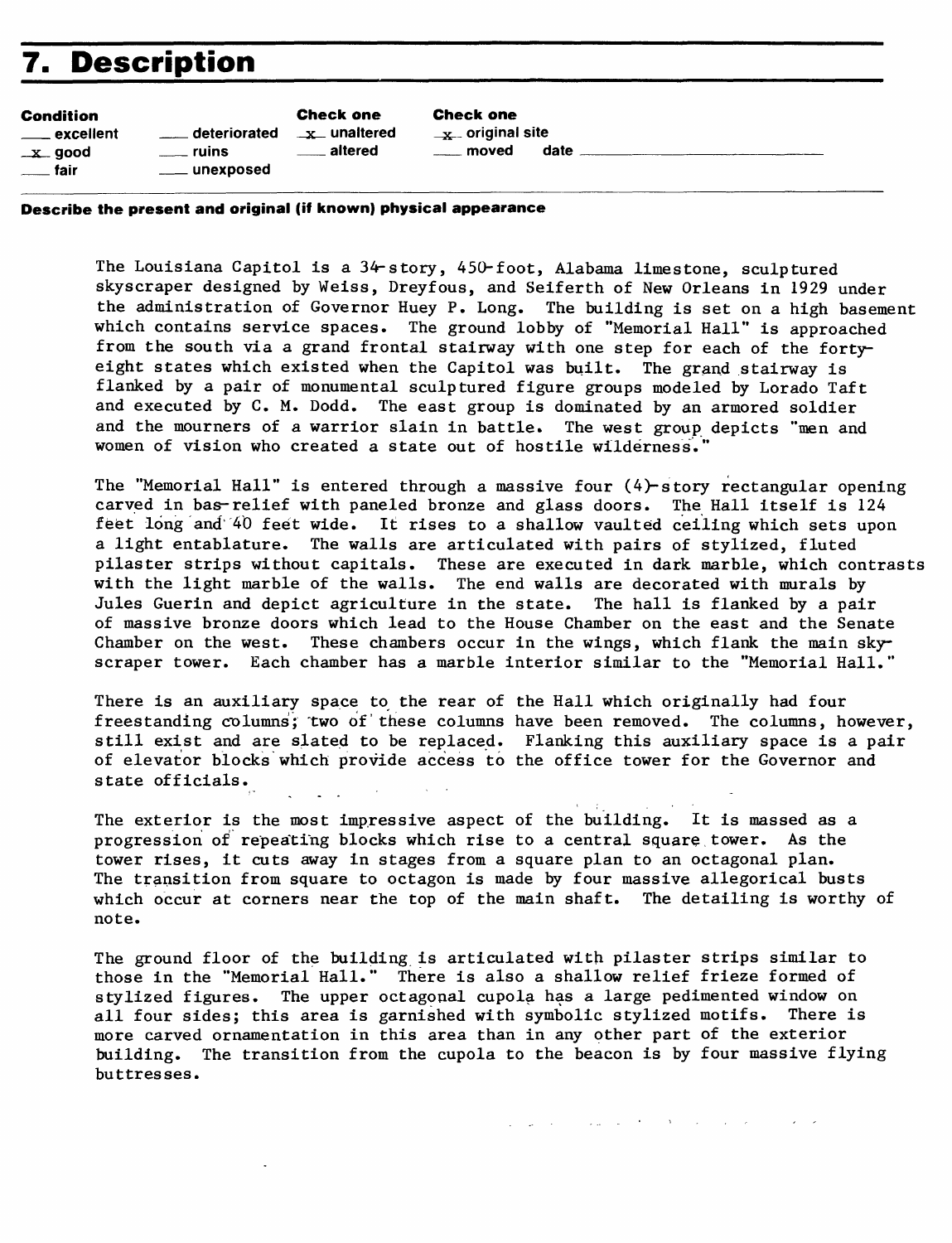# **8. Significance**

| <b>Period</b><br>___ prehistoric<br>$-1400 - 1499$<br>$\frac{1500 - 1599}{1500 - 1599}$<br>$\frac{1600 - 1699}{1600 - 1699}$<br>$\frac{1700 - 1799}{1700 - 1799}$<br>$1800 - 1899$<br>$X - 1900 -$ | Areas of Significance-Check and justify below<br>archeology-prehistoric _____ community planning<br>___ archeology-historic<br>____ agriculture<br>architecture<br>$\overline{\phantom{a}}$ art<br>commerce<br>communications | conservation<br>$\equiv$ economics<br><u>__</u> __ education<br>engineering<br>exploration/settlement ___ philosophy<br>___ industry<br><u>__</u> __ Invention | ___ landscape architecture ___ religion<br><sub>——</sub> law<br><u>__</u> _ literature<br>$\equiv$ military<br><u>_</u> __ music<br><b>X</b> politics/government | <u>__</u> __ science<br>____ sculpture<br>$\frac{1}{2}$ social/<br>humanitarian<br><u>__</u> __theater<br>_____ transportation<br>$\equiv$ other (specify) |
|----------------------------------------------------------------------------------------------------------------------------------------------------------------------------------------------------|-------------------------------------------------------------------------------------------------------------------------------------------------------------------------------------------------------------------------------|----------------------------------------------------------------------------------------------------------------------------------------------------------------|------------------------------------------------------------------------------------------------------------------------------------------------------------------|------------------------------------------------------------------------------------------------------------------------------------------------------------|
|----------------------------------------------------------------------------------------------------------------------------------------------------------------------------------------------------|-------------------------------------------------------------------------------------------------------------------------------------------------------------------------------------------------------------------------------|----------------------------------------------------------------------------------------------------------------------------------------------------------------|------------------------------------------------------------------------------------------------------------------------------------------------------------------|------------------------------------------------------------------------------------------------------------------------------------------------------------|

#### **Specific dates and Specific dates Builder/Architect**

#### **Statement of Significance (in one paragraph)**

#### Introduction

"Turn it over to some collector of antiques," Huey Long, the governor of Louisiana emphatically stated in  $1930.$ <sup>1</sup> The belittled antecedent of Long's "it" was the old state capitol one of Louisiana's most venerable and architecturally important edifices. Designed by James Dakin and constructed in 1849, the capitol is one of the finest examples in the South of Gothic revival architecture. As of 1930, it was a symbol of the continuity of the political domination of Louisiana's traditional social and economic elite over the State's fortunes. Long perceived his election as governor in 1928 as a mandate to end the "hierarchy's" hold on state politics. A new capitol he thought, would symbolize the end of the old order. The edifice would say to the people of Lousiana and the rest of the United States that Louisiana had entered the modern era.

#### History

It is unclear when Huey Long first got the idea to include the construction of a new capitol on the agenda of the improvements he desired to bring to Louisiana. In 1924, when he first ran for governor, Long castigated then governor John M. Parker for tearing down the old buildings at Louisiana State University and moving the school to a new campus. "These are buildings," Long said, "for which we hold dear memories."<sup>2</sup> By the time of his election in 1928, Huey had apparently changed his mind about the state's older buildings. One of his first acts as governor was to propose the construction of a new governor's mansion. When his political opponents protested that the old mansion was good enough for Long's predecessors, thus it should be good enough for the upstart from Winn Parish, Long ordered convicts from the state prison to tear down the old mansion.

Long may have gotten the idea to build a new capitol as early as 1927 or it might have been in 1929. According to one account, he was one day in 1929 in New Orleans attending the dedication- of a new furniture store, when he turned to the man sitting next to him and told him that he was looking for an architectural firm to design a new capitol. The man Long was talking to, as Huey probably knew, was Leon Weiss of the architectural firm of Weiss, Dreyfous, and Seiferth. The firm had a reputation of being "political," i.e. it had designed many public buildings around the state. Weiss naturally immediately answered that his firm had the capability to handle the commission.<sup>3</sup>

In January 1930, Long announced that a new capitol was a part of his program. Concurrently, he secured Board of Liquidation funds to begin design work. Since Governor Long controlled these funds, he was able to begin the building without having to place a bond issue before the voters. Once the design work was underway, the construction of a new capitol became almost impossible to stop. In May, Long said that the building would cost \$1,000,000. This figure proved much too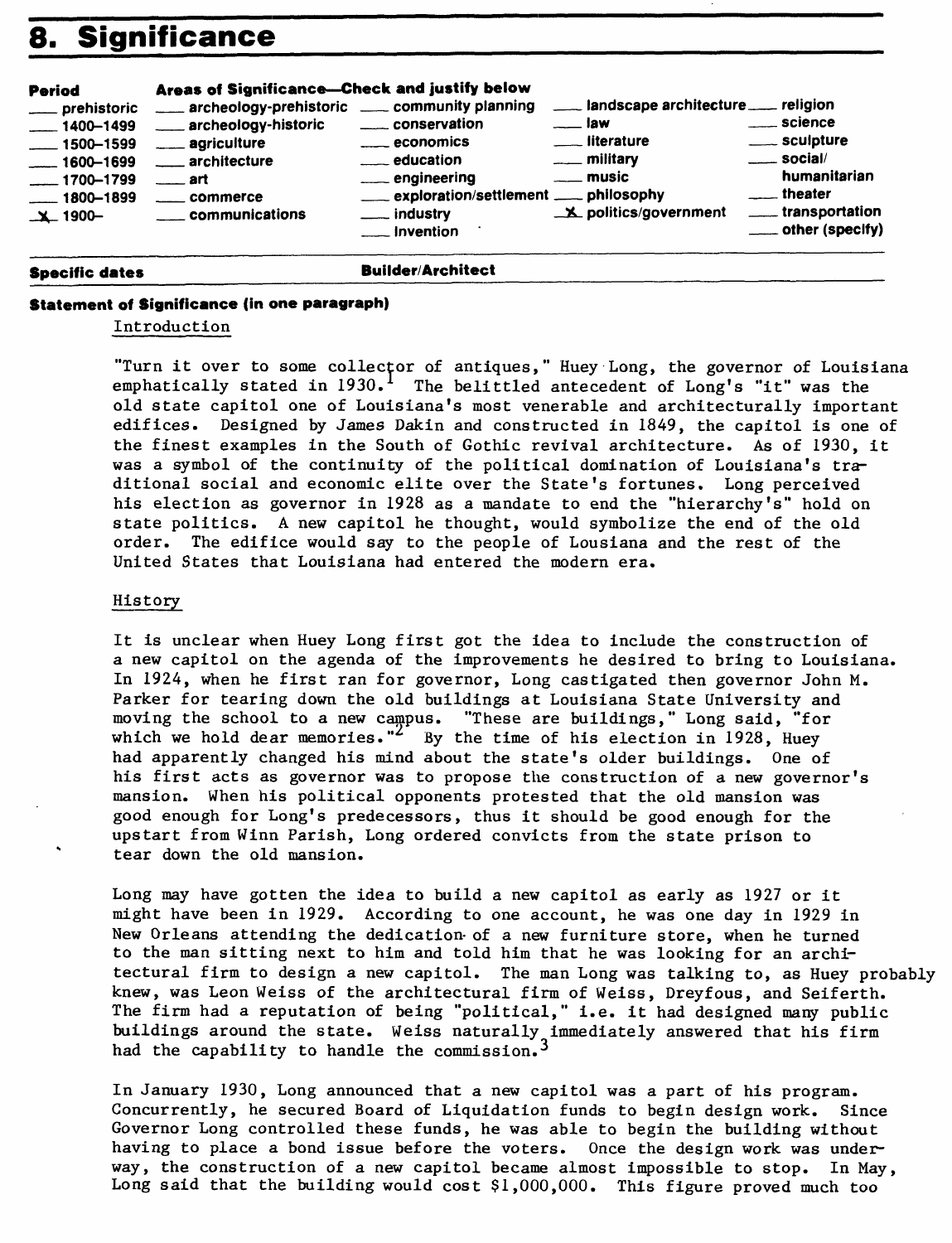# **9. Major Bibliographical References see continuation sheet**

| 10. Geographical Data<br>Acreage of nominated property ____30_acres<br>Quadrangle name<br>Quadrangle scale _____<br>UT M References<br>B (<br>$6$ 7 4 6 0 0<br>3 3 7 0 8 4 0<br>6714200<br> 1, 5 <br>31370370<br><b>Northing</b><br><b>Northing</b><br><b>Easting</b><br><b>Easting</b><br>Zone<br>Zone<br>$6$ 7 3 9 5 0<br>33703350<br>D[1,5]<br>67139130<br>31370780<br>-11-5İ<br>F<br>H.<br>Verbal boundary description and justification<br>See continuation sheet<br>List all states and counties for properties overlapping state or county boundaries<br>code<br>county<br>code<br>code<br>county<br>code<br><b>Form Prepared By</b><br>James W. Sheire, Historian<br>National Park Service - History Div.<br>date<br>1100 L Street, N.W., Room 4141<br>(202)<br>523-5164<br>telephone<br>Washington, D.C.<br>20240<br>state<br><b>State Historic Preservation Officer Certification</b><br>The evaluated significance of this property within the state is:<br><b>Mational</b><br>state<br>local<br>As the designated State Historio Preservation Officer for the National Historic Preservation Act of 1966 (Public Law 89<br>665), I hereby prominate this property for inclusion in the National Register and certify that it has been evaluated<br>according to the criteria and procedures set forth by the National Park Service<br>State Historic Preservation Officer signature<br>daye<br>title<br>For NPS use only<br>i hereby certify that this property is included in the National Register<br>date<br>Keeper of the National Register<br>Attest:<br>date<br><b>Chief of Registration</b> |                 |  |  |
|----------------------------------------------------------------------------------------------------------------------------------------------------------------------------------------------------------------------------------------------------------------------------------------------------------------------------------------------------------------------------------------------------------------------------------------------------------------------------------------------------------------------------------------------------------------------------------------------------------------------------------------------------------------------------------------------------------------------------------------------------------------------------------------------------------------------------------------------------------------------------------------------------------------------------------------------------------------------------------------------------------------------------------------------------------------------------------------------------------------------------------------------------------------------------------------------------------------------------------------------------------------------------------------------------------------------------------------------------------------------------------------------------------------------------------------------------------------------------------------------------------------------------------------------------------------------------------------------------------------|-----------------|--|--|
|                                                                                                                                                                                                                                                                                                                                                                                                                                                                                                                                                                                                                                                                                                                                                                                                                                                                                                                                                                                                                                                                                                                                                                                                                                                                                                                                                                                                                                                                                                                                                                                                                |                 |  |  |
|                                                                                                                                                                                                                                                                                                                                                                                                                                                                                                                                                                                                                                                                                                                                                                                                                                                                                                                                                                                                                                                                                                                                                                                                                                                                                                                                                                                                                                                                                                                                                                                                                |                 |  |  |
|                                                                                                                                                                                                                                                                                                                                                                                                                                                                                                                                                                                                                                                                                                                                                                                                                                                                                                                                                                                                                                                                                                                                                                                                                                                                                                                                                                                                                                                                                                                                                                                                                |                 |  |  |
|                                                                                                                                                                                                                                                                                                                                                                                                                                                                                                                                                                                                                                                                                                                                                                                                                                                                                                                                                                                                                                                                                                                                                                                                                                                                                                                                                                                                                                                                                                                                                                                                                |                 |  |  |
|                                                                                                                                                                                                                                                                                                                                                                                                                                                                                                                                                                                                                                                                                                                                                                                                                                                                                                                                                                                                                                                                                                                                                                                                                                                                                                                                                                                                                                                                                                                                                                                                                |                 |  |  |
|                                                                                                                                                                                                                                                                                                                                                                                                                                                                                                                                                                                                                                                                                                                                                                                                                                                                                                                                                                                                                                                                                                                                                                                                                                                                                                                                                                                                                                                                                                                                                                                                                |                 |  |  |
|                                                                                                                                                                                                                                                                                                                                                                                                                                                                                                                                                                                                                                                                                                                                                                                                                                                                                                                                                                                                                                                                                                                                                                                                                                                                                                                                                                                                                                                                                                                                                                                                                |                 |  |  |
|                                                                                                                                                                                                                                                                                                                                                                                                                                                                                                                                                                                                                                                                                                                                                                                                                                                                                                                                                                                                                                                                                                                                                                                                                                                                                                                                                                                                                                                                                                                                                                                                                |                 |  |  |
|                                                                                                                                                                                                                                                                                                                                                                                                                                                                                                                                                                                                                                                                                                                                                                                                                                                                                                                                                                                                                                                                                                                                                                                                                                                                                                                                                                                                                                                                                                                                                                                                                |                 |  |  |
|                                                                                                                                                                                                                                                                                                                                                                                                                                                                                                                                                                                                                                                                                                                                                                                                                                                                                                                                                                                                                                                                                                                                                                                                                                                                                                                                                                                                                                                                                                                                                                                                                |                 |  |  |
|                                                                                                                                                                                                                                                                                                                                                                                                                                                                                                                                                                                                                                                                                                                                                                                                                                                                                                                                                                                                                                                                                                                                                                                                                                                                                                                                                                                                                                                                                                                                                                                                                |                 |  |  |
|                                                                                                                                                                                                                                                                                                                                                                                                                                                                                                                                                                                                                                                                                                                                                                                                                                                                                                                                                                                                                                                                                                                                                                                                                                                                                                                                                                                                                                                                                                                                                                                                                | state           |  |  |
|                                                                                                                                                                                                                                                                                                                                                                                                                                                                                                                                                                                                                                                                                                                                                                                                                                                                                                                                                                                                                                                                                                                                                                                                                                                                                                                                                                                                                                                                                                                                                                                                                | state           |  |  |
|                                                                                                                                                                                                                                                                                                                                                                                                                                                                                                                                                                                                                                                                                                                                                                                                                                                                                                                                                                                                                                                                                                                                                                                                                                                                                                                                                                                                                                                                                                                                                                                                                |                 |  |  |
|                                                                                                                                                                                                                                                                                                                                                                                                                                                                                                                                                                                                                                                                                                                                                                                                                                                                                                                                                                                                                                                                                                                                                                                                                                                                                                                                                                                                                                                                                                                                                                                                                |                 |  |  |
|                                                                                                                                                                                                                                                                                                                                                                                                                                                                                                                                                                                                                                                                                                                                                                                                                                                                                                                                                                                                                                                                                                                                                                                                                                                                                                                                                                                                                                                                                                                                                                                                                | name/title      |  |  |
|                                                                                                                                                                                                                                                                                                                                                                                                                                                                                                                                                                                                                                                                                                                                                                                                                                                                                                                                                                                                                                                                                                                                                                                                                                                                                                                                                                                                                                                                                                                                                                                                                | organization    |  |  |
|                                                                                                                                                                                                                                                                                                                                                                                                                                                                                                                                                                                                                                                                                                                                                                                                                                                                                                                                                                                                                                                                                                                                                                                                                                                                                                                                                                                                                                                                                                                                                                                                                | street & number |  |  |
|                                                                                                                                                                                                                                                                                                                                                                                                                                                                                                                                                                                                                                                                                                                                                                                                                                                                                                                                                                                                                                                                                                                                                                                                                                                                                                                                                                                                                                                                                                                                                                                                                | city or town    |  |  |
|                                                                                                                                                                                                                                                                                                                                                                                                                                                                                                                                                                                                                                                                                                                                                                                                                                                                                                                                                                                                                                                                                                                                                                                                                                                                                                                                                                                                                                                                                                                                                                                                                |                 |  |  |
|                                                                                                                                                                                                                                                                                                                                                                                                                                                                                                                                                                                                                                                                                                                                                                                                                                                                                                                                                                                                                                                                                                                                                                                                                                                                                                                                                                                                                                                                                                                                                                                                                |                 |  |  |
|                                                                                                                                                                                                                                                                                                                                                                                                                                                                                                                                                                                                                                                                                                                                                                                                                                                                                                                                                                                                                                                                                                                                                                                                                                                                                                                                                                                                                                                                                                                                                                                                                |                 |  |  |
|                                                                                                                                                                                                                                                                                                                                                                                                                                                                                                                                                                                                                                                                                                                                                                                                                                                                                                                                                                                                                                                                                                                                                                                                                                                                                                                                                                                                                                                                                                                                                                                                                |                 |  |  |
|                                                                                                                                                                                                                                                                                                                                                                                                                                                                                                                                                                                                                                                                                                                                                                                                                                                                                                                                                                                                                                                                                                                                                                                                                                                                                                                                                                                                                                                                                                                                                                                                                |                 |  |  |
|                                                                                                                                                                                                                                                                                                                                                                                                                                                                                                                                                                                                                                                                                                                                                                                                                                                                                                                                                                                                                                                                                                                                                                                                                                                                                                                                                                                                                                                                                                                                                                                                                |                 |  |  |
|                                                                                                                                                                                                                                                                                                                                                                                                                                                                                                                                                                                                                                                                                                                                                                                                                                                                                                                                                                                                                                                                                                                                                                                                                                                                                                                                                                                                                                                                                                                                                                                                                |                 |  |  |
|                                                                                                                                                                                                                                                                                                                                                                                                                                                                                                                                                                                                                                                                                                                                                                                                                                                                                                                                                                                                                                                                                                                                                                                                                                                                                                                                                                                                                                                                                                                                                                                                                |                 |  |  |
|                                                                                                                                                                                                                                                                                                                                                                                                                                                                                                                                                                                                                                                                                                                                                                                                                                                                                                                                                                                                                                                                                                                                                                                                                                                                                                                                                                                                                                                                                                                                                                                                                |                 |  |  |
|                                                                                                                                                                                                                                                                                                                                                                                                                                                                                                                                                                                                                                                                                                                                                                                                                                                                                                                                                                                                                                                                                                                                                                                                                                                                                                                                                                                                                                                                                                                                                                                                                |                 |  |  |
|                                                                                                                                                                                                                                                                                                                                                                                                                                                                                                                                                                                                                                                                                                                                                                                                                                                                                                                                                                                                                                                                                                                                                                                                                                                                                                                                                                                                                                                                                                                                                                                                                |                 |  |  |
|                                                                                                                                                                                                                                                                                                                                                                                                                                                                                                                                                                                                                                                                                                                                                                                                                                                                                                                                                                                                                                                                                                                                                                                                                                                                                                                                                                                                                                                                                                                                                                                                                |                 |  |  |
|                                                                                                                                                                                                                                                                                                                                                                                                                                                                                                                                                                                                                                                                                                                                                                                                                                                                                                                                                                                                                                                                                                                                                                                                                                                                                                                                                                                                                                                                                                                                                                                                                |                 |  |  |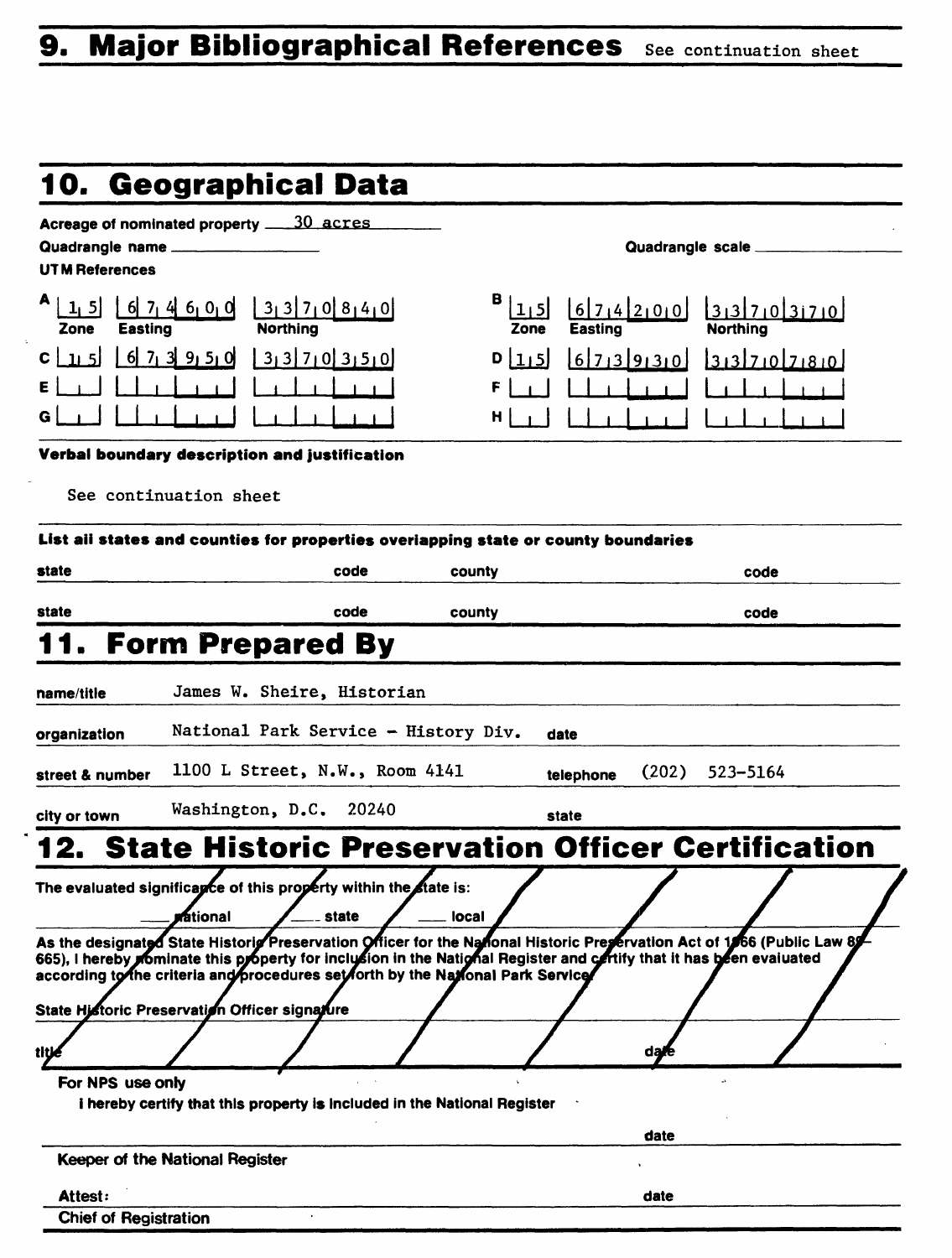ŧ

#### **United States Department of the Interior** National Park Service

# **National Register of Historic Places Inventory-Nomination Form**

| <u>ra visua any</u> |            |  |
|---------------------|------------|--|
|                     |            |  |
|                     |            |  |
|                     |            |  |
|                     |            |  |
|                     | ancentered |  |

| <b>Continuation sheet</b> | <b>Item number</b> | Page |
|---------------------------|--------------------|------|
|                           |                    |      |

The boundaries of the nomination were chosen to encompass the Capitol and the gardens, which were designed to complement it. The adjacent lake was in existence at the time the Capitol was built, but it became part of the landscape design.

The gardens were designed by Leon Weiss of the architectural firm and installed by Jungle Gardens of Avery Island. The sunken formal garden to the south of the Capitol is representative of a late 19th century English garden with strong axial design flanked by curved walks. All walks are lined with a boxwood hedge pruned into a rectangular form. Irregular masses of camellias and azaleas subordinate the formal walkways and create vistas into the garden. Many of the pittosporum shrubs are pruned into tight circular forms which contrast with the arching branches of the 200-year-old live oaks. Southern magnolias are planted throughout as the unifying element. The magnolia is the state flower.

In the center of the sunken garden is a motif design by Weiss. This was an area of concentrated annual color to be a jewel in the heart of the garden. Today, this area is a Memorial Garden where former Senator Huey P. Long is buried.

The garden to the east of the building is less formal in design and setting. The main walk is terminated by the 19th century Arsenal Museum. Directly in front of the museum is a display rose garden 115 feet long and 60 feet wide which is bordered by a pruned boxwood hedge. The main walk is randomly intersected by curving walks which lead into a finger-like peninsula which projects into the lake. This walk is lined with neatly pruned pittosporum shrubs and crepe myrtles.

To the north and rear of the Capitol is a formal area. A broad axial walk with radiating walks lead pedestrians into the rear of the Capitol from the semicircular parking area. Along the lake edge, plantings are massed to create a natural area which is extensively used by tourists and state employees for picnicking.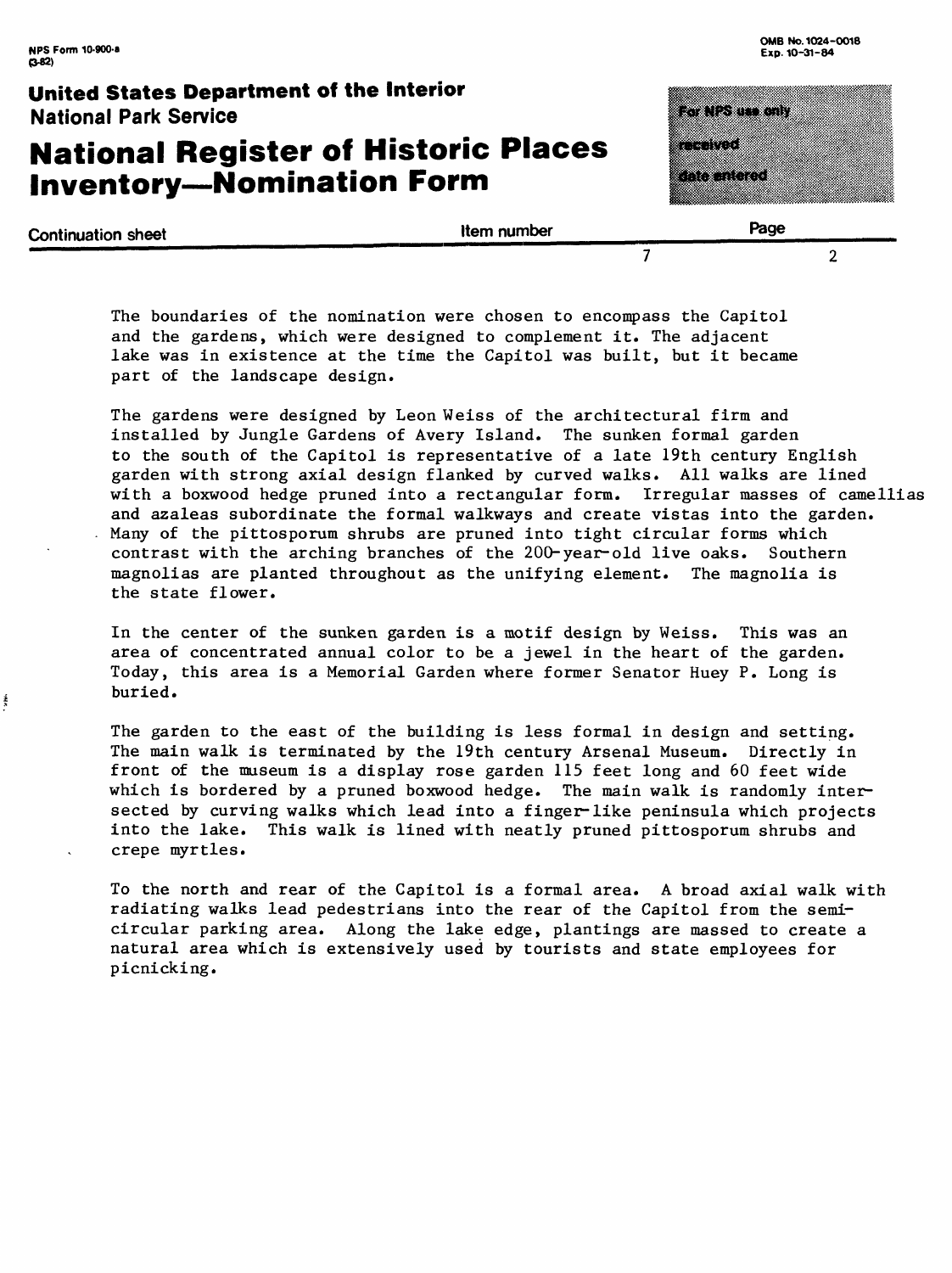# **National Register of Historic Places Inventory-Nomination Form**



low and in November the legislature incorporated \$5,000,000 for the structure in Long's larger  $$31,000,000$  public works program.

As happened in all aspects of his program to bring new benefits to the people of Louisiana, such as new roads and bridges and free textbooks for the state's private and public school children, Long faced political opposition to the proposal to build a new capitol. Objectively, the old building was indeed architecturally important, but it was no longer capable of housing the functions of a modern state government. In Louisiana at the time, however, objective factors were subordinate to political considerations. This was especially true when a proposal to spend \$5,000,000 involved Huey Long. Anxious to undermine Long's prestige and authority, his opposition claimed that a new capitol would be an extravagance that the people of the state could not afford. To secure the votes of his opponents in East Baton Rouge Parish, Huey announced that the new building would be constructed on the site of the old Louisiana State University campus. This move assured favorable action by the legislature. It voted for a bond sale and in November the voters overwhelmingly approved the proposition.

In the amazingly short period of a year and a half the building was designed, constructed, and ornamented. Although Huey took an active interest in the building's construction, he did not interfere in the work of the architects or the artists working on the project. Long did, however, insist that it be finished as soon as possible. An example of Long's behind the scenes pressure for rapid completion is provided by a letter from Leon Weiss to the sculptor Lorado Taft. "The present governor will relinquish his office very shortly,' Weiss wrote in February, 1931, "and has his heart set upon having the dedication of the building occur under his administration. We feel no amount of effort should be spared, "Weiss continued, "to accord him the gratification of seeing the completion of this important portion of his program while yet in office as Governor of Louisiana."<sup>4</sup> It was not to be. When the new building was dedicated in May, 1932, Huey was in Washington, B.C.

The Louisiana State Capitol is impressive. Rising 450, feet above Baton Rouge, the Mississippi River, and the flat green countryside of southern Louisiana, the white sandstone structure was at the time of its construction the tallest building in the South. It contained all the features of a modern office building including one the first central air-conditioning systems in the South. Of special interest were the electronic voting machines in both houses of the legislature. The machines fed the results of roll call votes from the floor to the governor's office. Will Rogers is supposed to have said, that Huey used the machines to direct the votes of his supporters on the floor. Louisianans took immediate pride in their new capitol. So did Huey Long. The state now had a capitol as modern as any in the United States.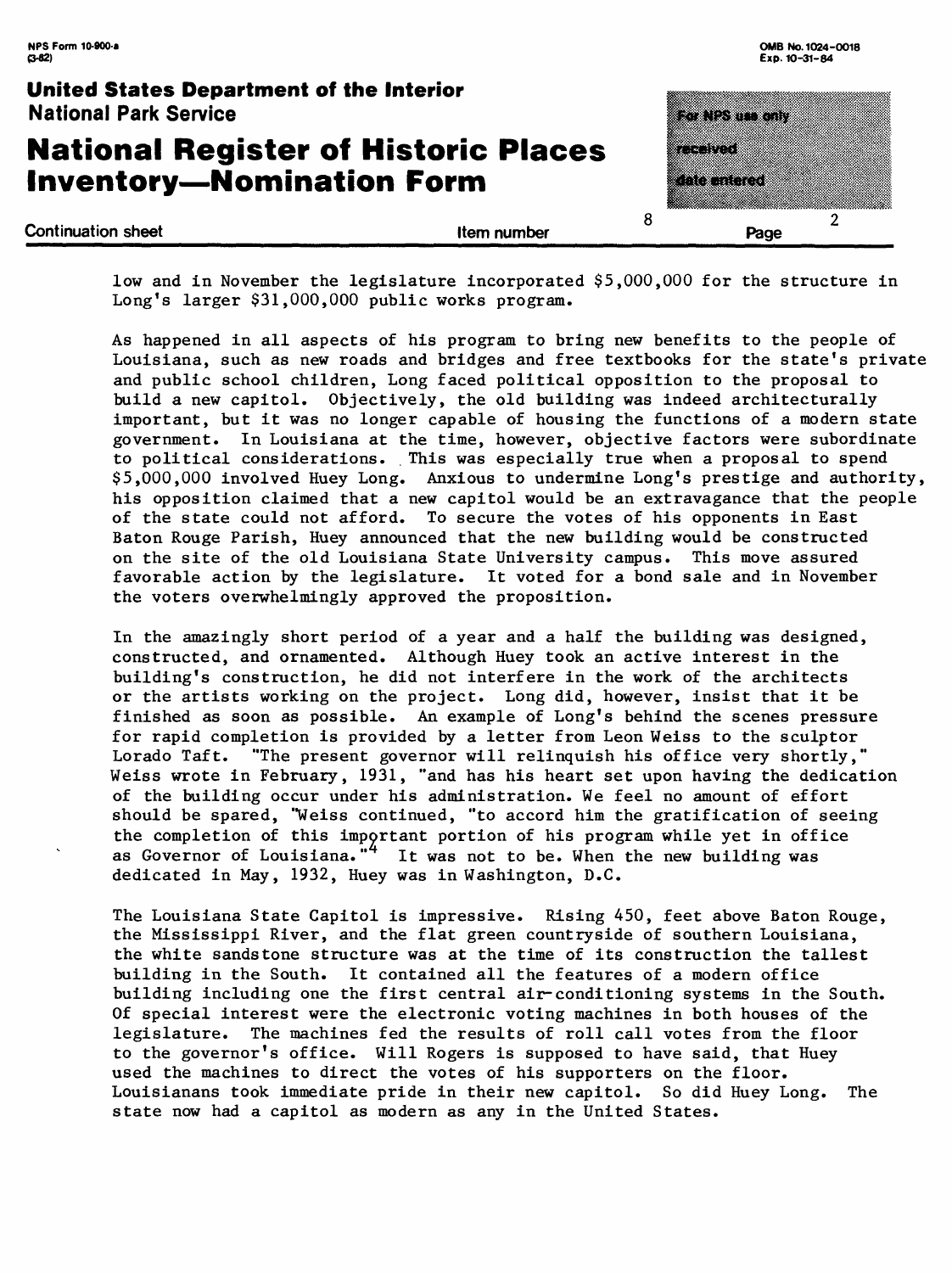# **National Register of Historic Places Inventory-Nomination Form**



**Exp. 10-31-84**

**Continuation sheet Continuation sheet Continuation sheet Continuation sheet Continuation sheet Continuation in the Page** 

**8** 

The Louisiana State Capitol is of significance in the history of the United States in two areas. The first is the building's association with Huey P. Long. The second is the structure's architecture.

#### Association with Huey P. Long

It is now almost 47 years since a young Baton Rouge doctor assassinated Huey P. Long in a first floor back corridor of the Louisiana State Capitol. In killing Huey Long the physician brought to an end the career of a man who ranks among the most colorful, problematic, and controversial politicians of the 1930s.

Huey Pierce Long was born August 30, 1893, in Winnfield, Louisiana. He was the eighth of ten children. Although in later years Huey would often claim that he came from a very poor family background, his father in fact provided his family with a comfortable home life. Long attended Winnfield schools, but failed to graduate from high school, preferring instead to seek his fortune as a traveling salesman. Meeting with little success in this trade, Huey decided to study law at Tulane University in New Orleans and then challenge the Louisiana bar examination. In 1914, he passed the examination.

With a freshly engraved shingle Long and his wife Rose returned to Winnfield. Although Huey attracted clients in Winnfield, he realized in 1918 that, if he desired a larger practice, he would have to move to a bigger town. In that year he moved to Shreveport. Here he soon became the best workman's compensation attorney in northern Louisiana. Also in 1918, he ran for his first public office,

The office was a seat on the Railroad Commission, after 1921 the Public Service Commission, the body responsible for setting rates on utilities and the railroads. By this time Huey had formulated his political plans for the future. He would first win a state office from which he could make his name known throughout Louisiana. He would then win the governorship. Eventually, he would be elected President of the United States.

It went according to plan, save for the Presidency. As a member of the Railroad Commission, Long made his name well known throughout the state. As a railroad and then public service commissioner, Long's most celebrated venture was his battle with Cumberland Telephone and Telegraph Company. At the end of a two year struggle, Long forced the utility company to cut in half a proposed rate increase. During the course of the battle, Long demonstrated the tactics and style that would soon bring him national attention: personal invective, hyperbole, unfounded and wild accusations, and, above all, charges that the big companies and their rich cohorts wanted to rob and cheat "the little man." According to Long's principal biographer, his victory in the regulatory case put him in a position to run for the governorship in 1924.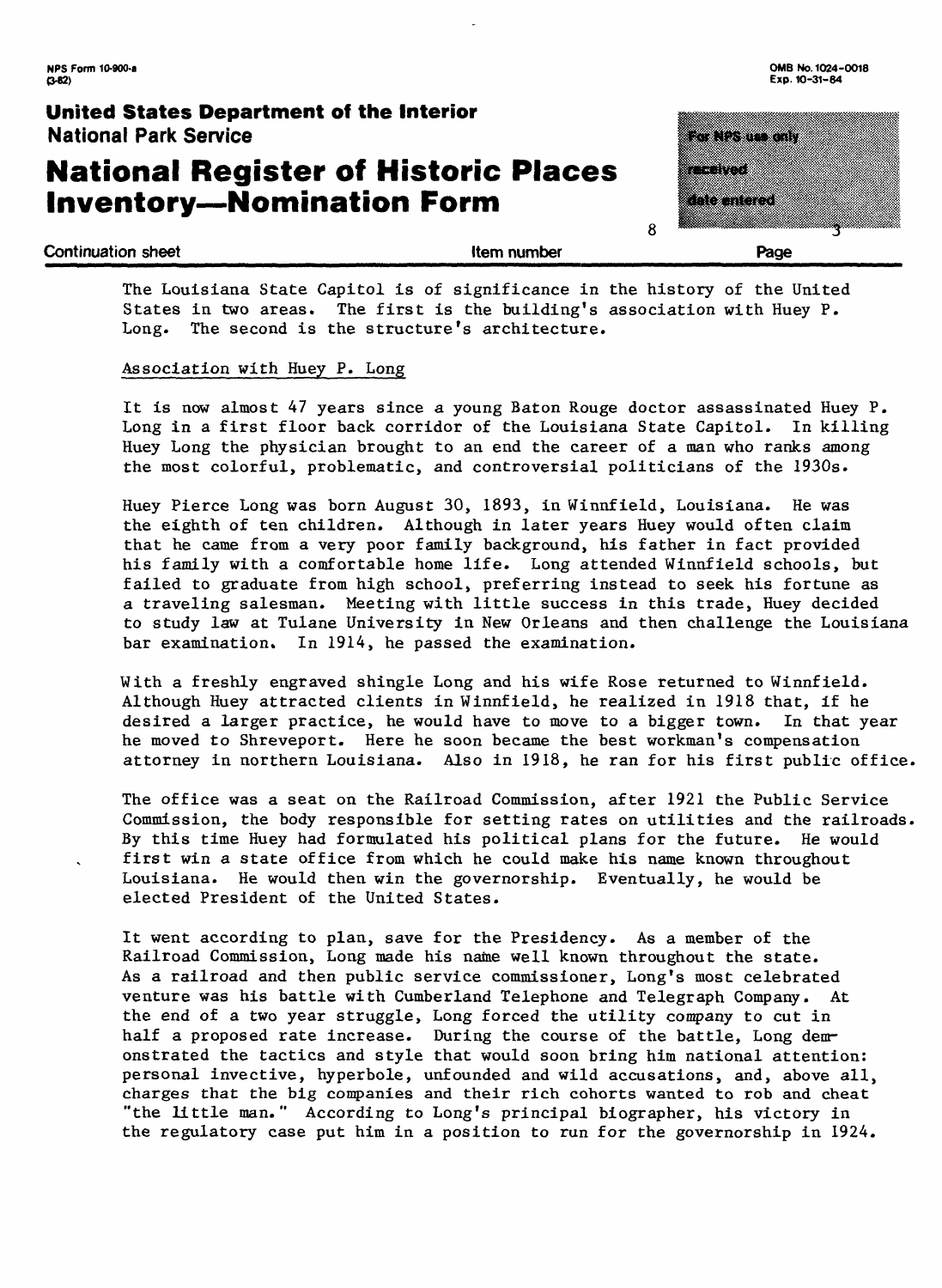# **National Register of Historic Places**  <sub>National Park Service<br><mark>National Register of Historic</mark><br>Inventory—Nomination Form</sub>

| <b>Continuation sheet</b><br>Item number                                        | Page                              |
|---------------------------------------------------------------------------------|-----------------------------------|
| <b>National Register of Historic Places</b><br><b>Inventory-Nomination Form</b> | an an an A<br><u>ka termatan </u> |
| United States Department of the Interior<br><b>National Park Service</b>        | <b>The New York Control</b>       |

To his credit, Long during his time as chairman of the Public Service Commission made the institution a modern regulatory agency in the sense of broadening the commission's purview to include pipeline carriers instilling in the commission the idea that a utility with its monopoly position must serve the public interest.

Having gained a statewide reputation by 1924, Huey decided it was time to run for governor. He was 31 years old. It is doubtful that he thought he could actually win. He viewed his candidacy as a tactical move to position himself for 1928. To the surprise of Louisiana political observers, Huey finished a strong third in a three-man field. Indeed, his vote getting ability in northern Louisiana was such that the "Old Regulars," as New Orlean's powerful political machine was called, recognized that in 1928 Huey would be almost unbeatable. In 1928, Long formed an alliance with the Old Regulars. Although he did not win a plurality in New Orleans, he garnered enough votes in the city to win the governorship, easily. In this campaign, as in all his campaigns, Long lambasted corporate interests and accused his opponents of being in their service. As of 1928, he had established himself as a so-called man of the people in the tradition of American populism.

During his first two years as governor he articulated his program. It consisted of: public works such as roads, bridges, a toll free bridge across the Mississippi at New Orleans, and a new state capitol; welfare measures, especially free health care for the needy; and educational programs that included free textbooks, adult education to wipe out illiteracy, and the expansion of Louisiana State University. To finance the program, Long proposed to levy new taxes on his favorite "octopus," the Standard Oil Company of Louisiana. Long's attack on Louisiana's most powerful industrial interest, his use of state funds to purchase a law library that had potential personal use, his almost libelous attacks on the owner of a Baton Rouge newspaper, and his never ending insinuations that his political opponents were either in the employ of Standard Oil or were personally corrupt, led to his impeachment in 1929. The Louisiana House of Representatives voted a bill of impeachment, but Huey successfully thwarted a vote in the Senate by lining up fifteen senators who signed a "round robin" letter stating that no matter what the evidence, they would not vote to impeach, because the legislative session was supposedly finished.

In 1930 Huey, always, but always in a hurry, decided to move onto the national scene. He ran for the United States Senate and won easily. This election triumph established him as the "Kingfish" of Louisiana politics. In an unusual move he decided not to assume his seat, but rather to remain Governor of Louisiana until the 1932 gubernatorial election. The lieutenant governor was a political enemy whom Huey did not want to see sit in the governor's chair. When his hand picked candidate was elected, Huey in January 1932 was sworn in as Senator from Louisiana.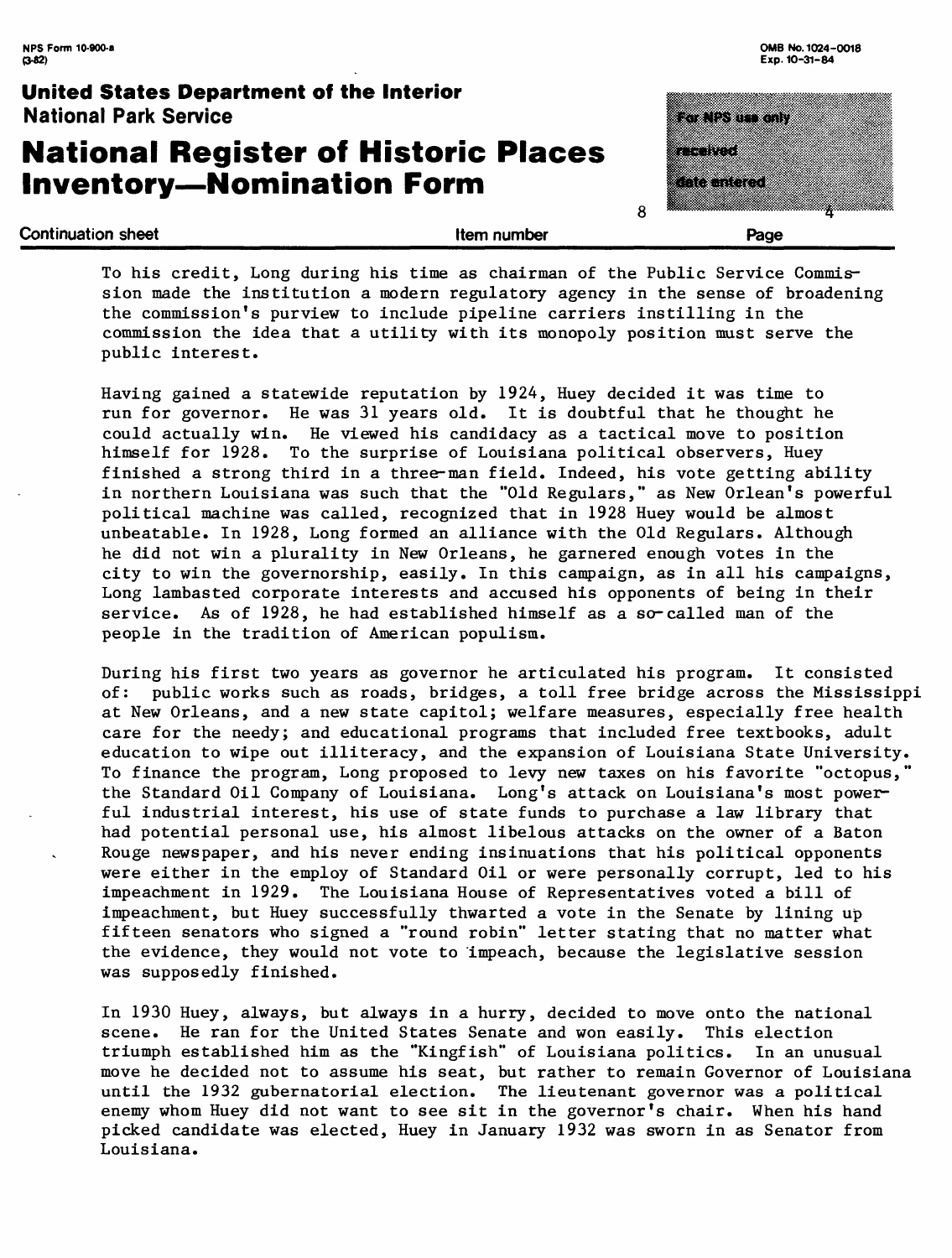# **National Register of Historic Places Inventory-Nomination Form**

| United States Department of the Interior<br><b>National Park Service</b>        |             | <u> Europa d</u>                      |  |
|---------------------------------------------------------------------------------|-------------|---------------------------------------|--|
| <b>National Register of Historic Places</b><br><b>Inventory-Nomination Form</b> |             | <u> Martin St</u><br><u>ka kuna k</u> |  |
| <b>Continuation sheet</b>                                                       | Item number | Page                                  |  |

In the Senate the always flamboyant and polemical "Kingfish" from Louisiana made his presence, but not necessarily his influence, immediately felt. In typical Long style he attacked his party's majority leader, Senator Joseph T. Robinson of Arkansas, and otherwise violated the manners of the Nation's most exclusive club. On the floor he addressed a number of issues, but by 1934 he had withdrawn from his committee assignments and confined himself to propagandizing his "share our wealth" program.

Long supported Franklin Delano Roosevelt's candidacy in 1932 and campaigned for him in several western states. Also in 1932 he demonstrated his political prowess by helping to elect Hattie Caraway to the United States Senate from Arkansas. Mrs. Caraway, who had won election to her husband's seat after his sudden death in 1931, was given little chance to win a full term. Huey liked her personally and politically and in a single week of intensive campaigning on her behalf, he helped swing the election to Caraway.

By 1934, Long had broken with Roosevelt and accused him of being a liar and a fake who could not overcome the sufferings of the Great Depression. In 1935, Long said that if Roosevelt did not change his program and accept Huey's plan to redistribute the wealth of the rich among the general population, he would run as a third party candidate in 1936. Although Roosevelt and his advisors knew that it was highly doubtful that Long could ever be elected president, his threat worried them. Huey could draw off enough Democratic votes to swing the election to a Republican. In 1934 and 1935, Huey sponsored hundreds of "share our wealth" clubs throughout the United States that were to serve as the grass roots organization for his coming campaign.

Meanwhile, back in Louisiana, Huey's power was threatened when the Old Regular machine elected its nominee mayor of New Orleans in 1934. To head off this challenge, Huey brought his control of the state legislature to bear. He personally directed the passage of a series of state laws that literally gave him control in naming almost all public employees in the state. The tactics Long's lieutenants employed to push through these laws erased any semblance of legislative procedure: No hearings were held, and there was no democratic debate. Huey had indeed become almost a dictator in Louisiana.

Louisiana politics of the period was always raucous and highly personalized. Nevertheless Long's dictatorial tactics and his inclination to destroy his political opponents brought him enemies whose animosity went beyond normal political opposition. Among his enemies was a young and highly respected Baton Rouge doctor by the name of Carl Weiss. Huey had never met Dr. Weiss, who, according to all reports, had never engaged in any political activity. Yet on September 8, 1935, Dr. Weiss shot Huey Long. To this day Weiss' motive remains a mystery. (He was immediately shot to death by Long's body guards.) There are three reasons most often advanced to explain the deed: Weiss wanted to rid Louisiana of a dictator and demagogue; he was enraged that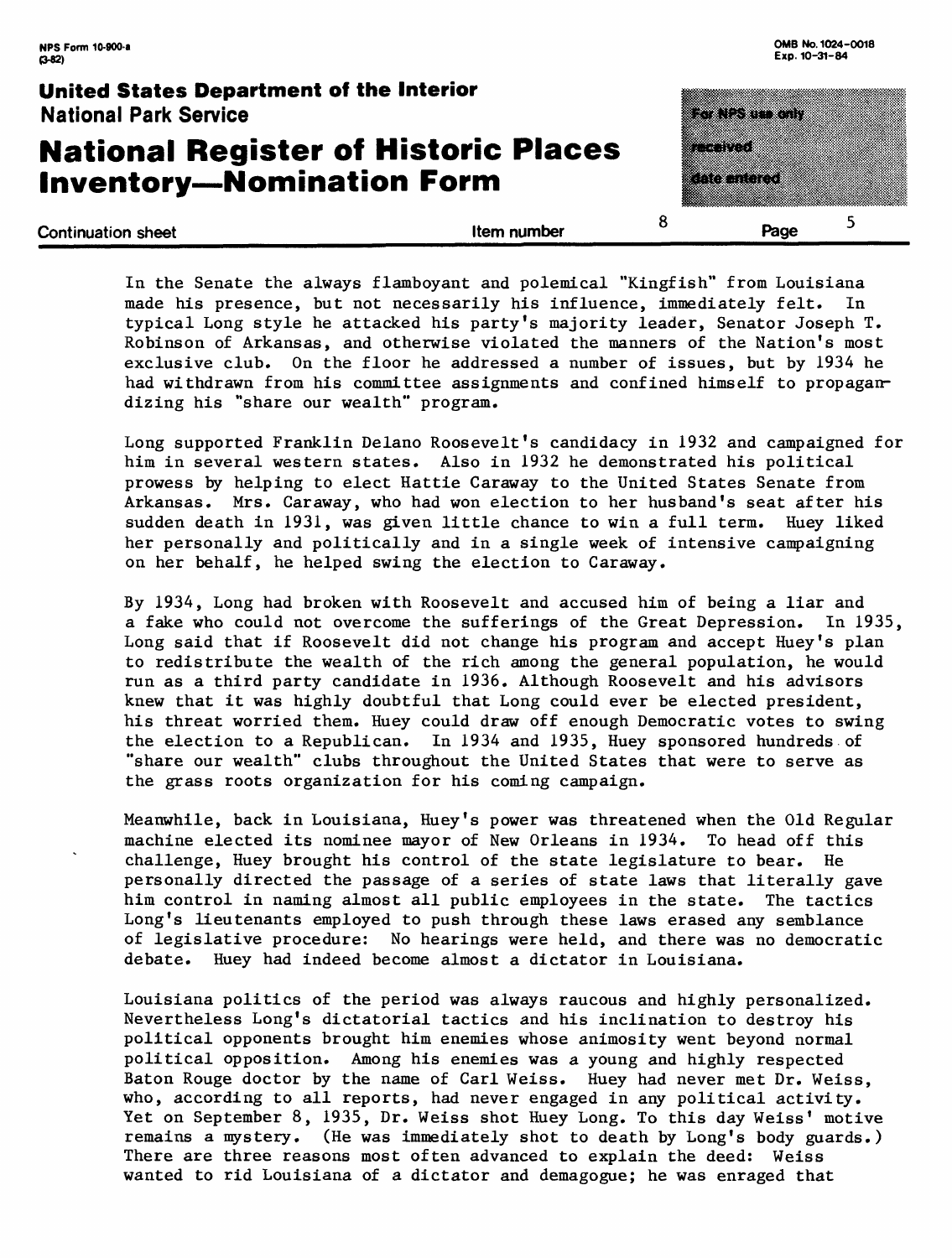# **National Register of Historic Places Inventory-Nomination Form**

**Continuation sheet Continuation sheet** 

| 8 |                   |
|---|-------------------|
|   |                   |
|   | a da daga         |
|   |                   |
|   | 83888             |
|   |                   |
|   |                   |
|   | <u>to katalog</u> |
|   |                   |
|   |                   |

Huey was about to "gerrymander" Weiss' father-in-law out of the latter's judgeship; or he feared that Long was about to revive a long discredited rumor that his father-in-law's family had black blood. Whatever the motive, Long succumbed to the effects of Weiss' bullet on September 10, 1935.

Huey Long's position in the history of American politics is difficult to assess. He is usually placed in the same category as Father Charles Coughlin and Dr. Francis E. Townsend, i.e. he is viewed as a charismatic personality who came to the fore in the 1930s with a novel but economically flawed plan to overcome a Great Depression that Roosevelt's policies and programs had not ended. Unlike Coughlin and Townsend, however, Long was an elected politician who served as governor of his state and as a United States Senator. His proclaimed ambition was to be President of the United States. The most widely held judgment of Long the politician is that he was a demagogue who displayed dictatorial tendencies that verged on being fascistic. T. Harry Williams, a widely respected historian, examines this judgment of Long and concludes that none of the standard political definitions fit him. His political style and tactics of polemical attack, personalized invective, guilt by association, and the unfounded accusation displayed a demogogic streak. His control of the Louisiana legislature and the manner in which he pushed his program verged on the dictatorial, but Huey was never able to control completely the system of democratic checks and balances. As to being a fascist, Williams points out that Huey was no "Fuehrer."

His programs were in the tradition of American populism. In Louisiana he pursued policies that brought social, cultural, and economic benefits to the majority of the people. He modernized the road system, provided free health care for the needy, and improved the quality of education at all levels. Above all he gave the "common man" the psychological feeling that he represented him and that the traditional elite no longer ran the state for its benefit. His national plan to "Share-Our-Wealth" was populistic in the sense that it aimed at overcoming the disparity of income and standard of living among Depression era Americans. This goal of improving the well being of the "little guy", be he farmer, small businessman, or worker, is a traditional American ideal. There are, then, various interpretations of a politican who inspired the poet Robert Penn Warren to write a novel called All the Kings Men. Whatever the interpretation, there is general agreement that Huey P. Long was one of the important political figures of the 1930s.

There is also general agreement that the Lousiana State Capitol is importantly associated with him. He caused the building to be constructed, he was killed within it, and he is buried on its grounds. For Long the building was a symbol of his goals and a monument to his achievement. According to Williams, Long took immense pride in the structure, because it "gave the state a building worthy of Louisiana's place in the modern era.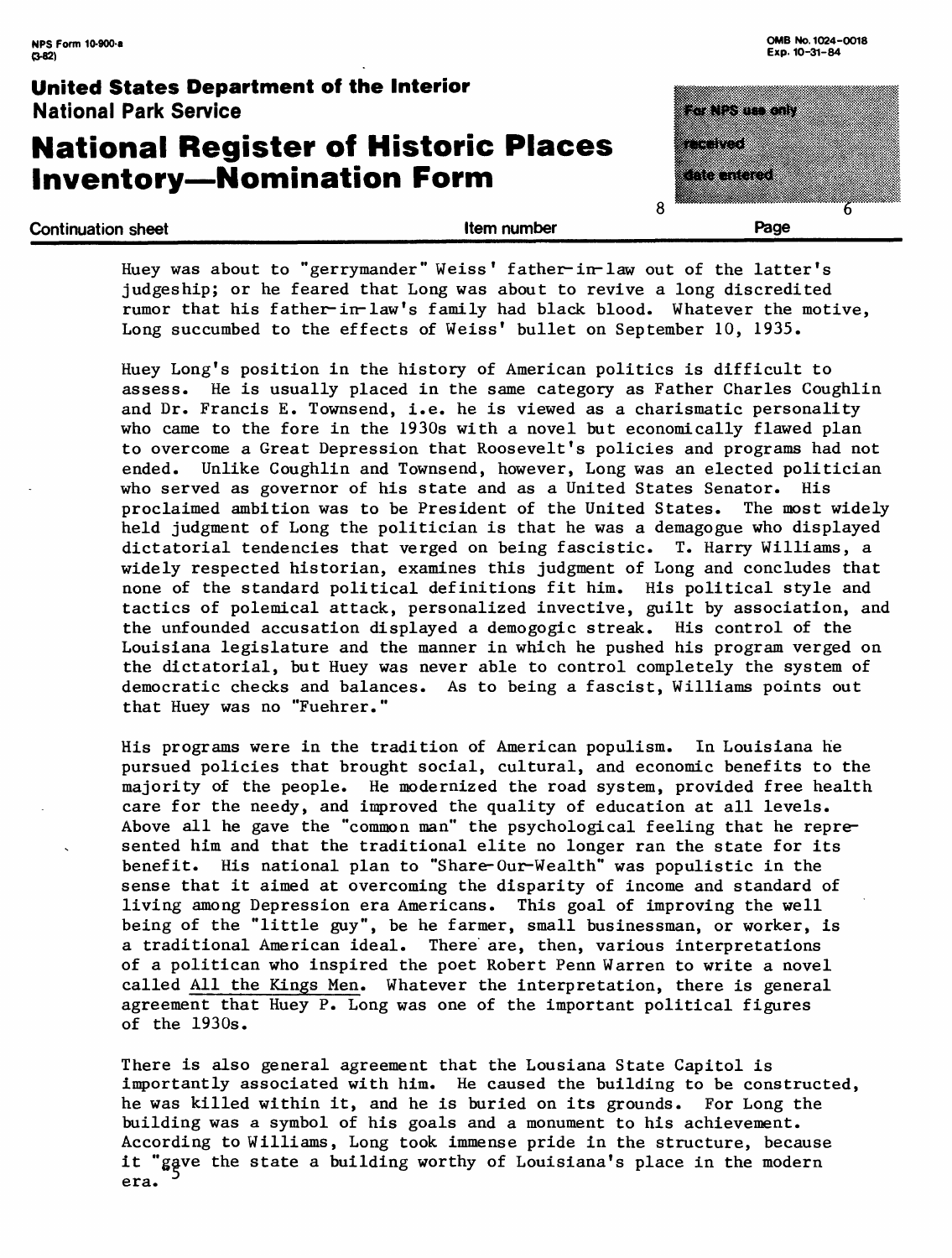# **National Register of Historic Places**  <sub>National Park Service<br><mark>National Register of Historic</mark><br>Inventory—Nomination Form</sub>

itan di kacam a a shekara a a shekara o  $\overline{7}$ **Continuation sheet** Page

Indeed Long liked the building so much that he had an apartment installed on the 24th floor for his use. No doubt Huey desired to be closer to his minions on the floor. One could also reasonably conclude that he liked such a lofty location, because it allowed the "Kingfish" to survey his kingdom. In fact, the reason for locating the apartment on the 24th floor was mundane. Huey suffered from hay fever. He thought that at that height the freedom from pollen and dust enabled him to sleep better.

#### Other Properties Associated With Long

Other structures in Louisiana are associated with the career of Huey Long. The properties surveyed here are among the more important, but the list is in no way meant to be definitive.

Long's boyhood homes in Winnfield are no longer extant. His residence there from 1914 to 1918 might still be extant. When Long moved to Shreveport in 1918, he lived in a modest home (possibly extant) until 1927, when he constructed a new home at 433 Forrest Avenue. This house is extant and is in excellent condition. Long's family continued to live here, after he was elected governor. In 1932 Long purchased a home at 14 Audubon Boulevard in New Orleans. He wanted a New Orleans address, he claimed, to pursue a law practice in the city. Long apparently never actually lived in this house, which was listed in the National Register of Historic Places in 1980.

Although as governor and United States Senator, Huey owned homes in Shreveport and later in New Orleans, he did not live in them. He was simply not a family man. The "Kingfish" preferred to live in hotels. In Baton Rouge he maintained a suite at the Heidelburg. Here he met with his cronies and "wheeled and dealed." In 1982 this hotel was listed in the National Register of Historic Places because of its association with Long. He also maintained a suite at the Roosevelt Hotel in New Orleans for similar purposes. He also stayed, probably for only the brief periods when the legislature was in session, in his apartment in the capitol. In Washington, D.C., Long also lived in hotels and for a brief period in an apartment in the Broadmoor on Connecticut Avenue.

#### Architecture

In one of the few books if not the only book, that takes as its theme the architecture of the 50 state capitols, architectural historians Henry- Russell Hitchcock and William Seale designate these American buildings "temples of democracy."<sup>7</sup> By temples of democracy the authors mean that our state capitols incorporate in their architectural style, and above all in their art work, symbols that are meant to inspire in the citizenry the cultural and political values of society. "Symbols,"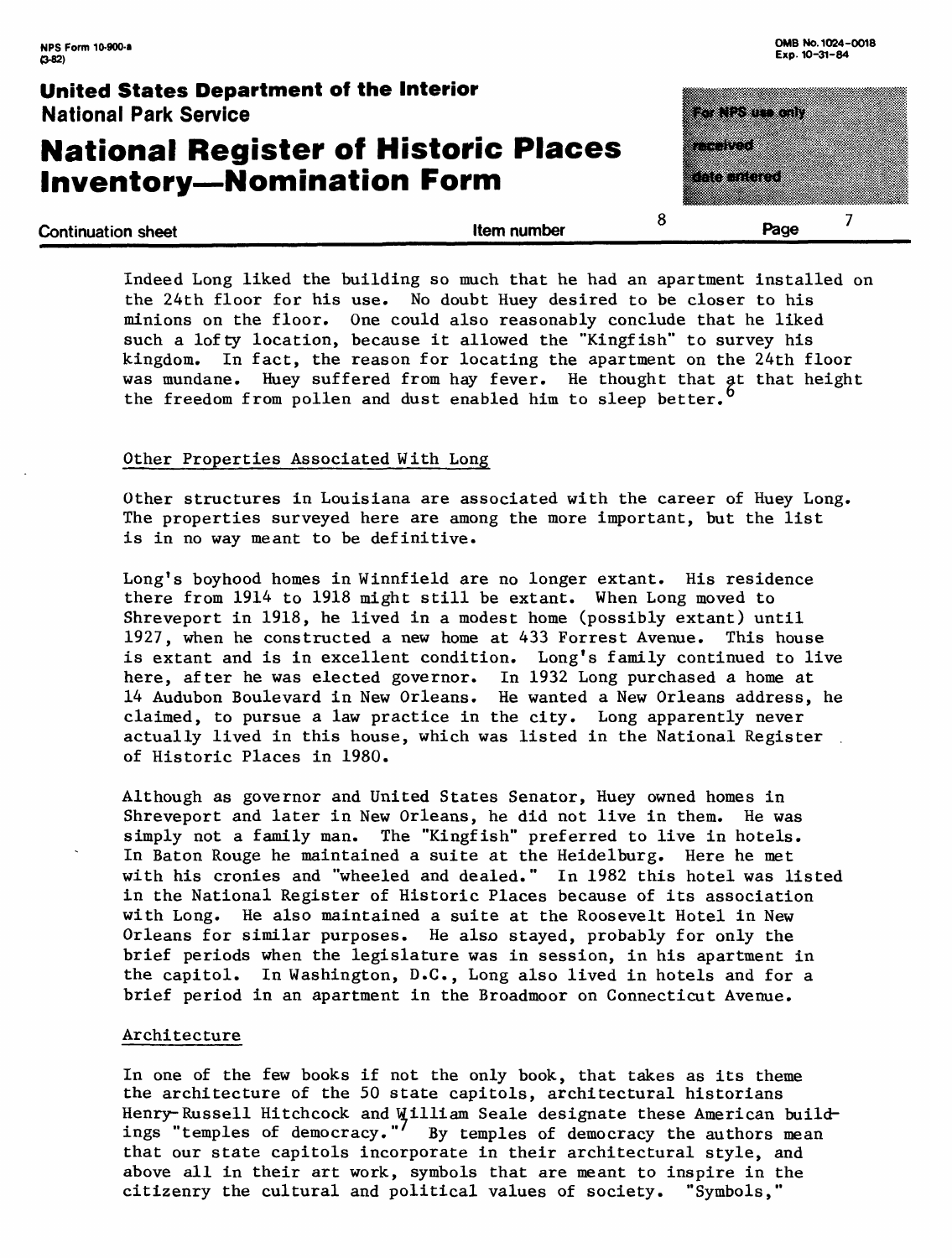ţ

### **United States Department of the Interior National Park Service**

# **National Register of Historic Places**  <sub>National Park Service<br><mark>National Register of Historic</mark><br>Inventory—Nomination Form</sub>

| or NPS um anly                                                                                                                                                                                                                   |  |  |
|----------------------------------------------------------------------------------------------------------------------------------------------------------------------------------------------------------------------------------|--|--|
|                                                                                                                                                                                                                                  |  |  |
|                                                                                                                                                                                                                                  |  |  |
| e e compositor de la compositor de la compositor de la composition de la composition de la composition de la c<br>Composition de la composition de la composition de la composition de la composition de la composition de la co |  |  |
|                                                                                                                                                                                                                                  |  |  |
| <u>Noontered</u>                                                                                                                                                                                                                 |  |  |
|                                                                                                                                                                                                                                  |  |  |
|                                                                                                                                                                                                                                  |  |  |

8

they write, "have dominated every legislative building erected in the United States."<sup>8</sup>

Continuation sheet **Executive Executive Continuation sheet Page Page Page** 2014

The Louisiana State Capitol is a temple of democracy. That the new building be a symbol of the state's entrance into the modern era, and that it illustrate and commemorate the history of Louisiana and the ideals and values of her people, was exactly the idea that Huey Long wished realized when, he commissioned the architectural firm of Weiss, Dreyfous, and Seiferth to design a new Capitol.

After the firm secured the commission, the partners immediately began their search for the most modern example of a state capitol. At the time only one state capitol was under construction that broke dramatically with the traditional state capitol modeled on the United States Capitol. The building was Bertram Goodhue's not yet completed Nebraska State Capitol. It was a modern skyscraper, the first state capitol in this form in the United States. In Lee Lawrie's sculpture and ornamentation it reflected Nebraska's history and the ideals of her people. It was just the type of building the New Orlean's architects were seeking and they took it as their model.

Weiss, Dreyfous, and Seifert's idea for the building was that it be a public monument that would symbolize the history, material progress, and intellectual and spiritual values of the people of Louisiana.

The base reflects the history of Louisiana from its Indian and French beginnings through the Spanish period, the Louisiana Purchase, the War of 1812, the Civil War, and into the modern era. The sculpture, friezes, murals, and other ornamentation of the base all tell a story of this history. Secondly, the base contains symbols of Louisiana's natural resources and her major economic activities such as agriculture, lumbering, and industry.

The tower, resting firmly on a base of historical consciousness and material well being, soars upward as a symbol of man's pursuit of the nobler qualities of the mind and spirit. The tower is topped by four figures that symbolize intellectual achievement: law, science, philosophy, and art. Crowning the structure is a temple decorated with celestial symbols and an aluminum lantern. The temple's symbolic meaning is that man's history, material well being, and intellectual accomplishments lead him to spiritual values that nourish his soul.

The Louisiana State Capitol is an admirable realization of its designer's ideas. But is it a nationally significant work of architecture? Louisiana art historian Vincent F. Kubly, the author of a 1977 book on the building as architecture and art, claims that it has been "little appreciated for its artistic and architecture merits." He believes that the building's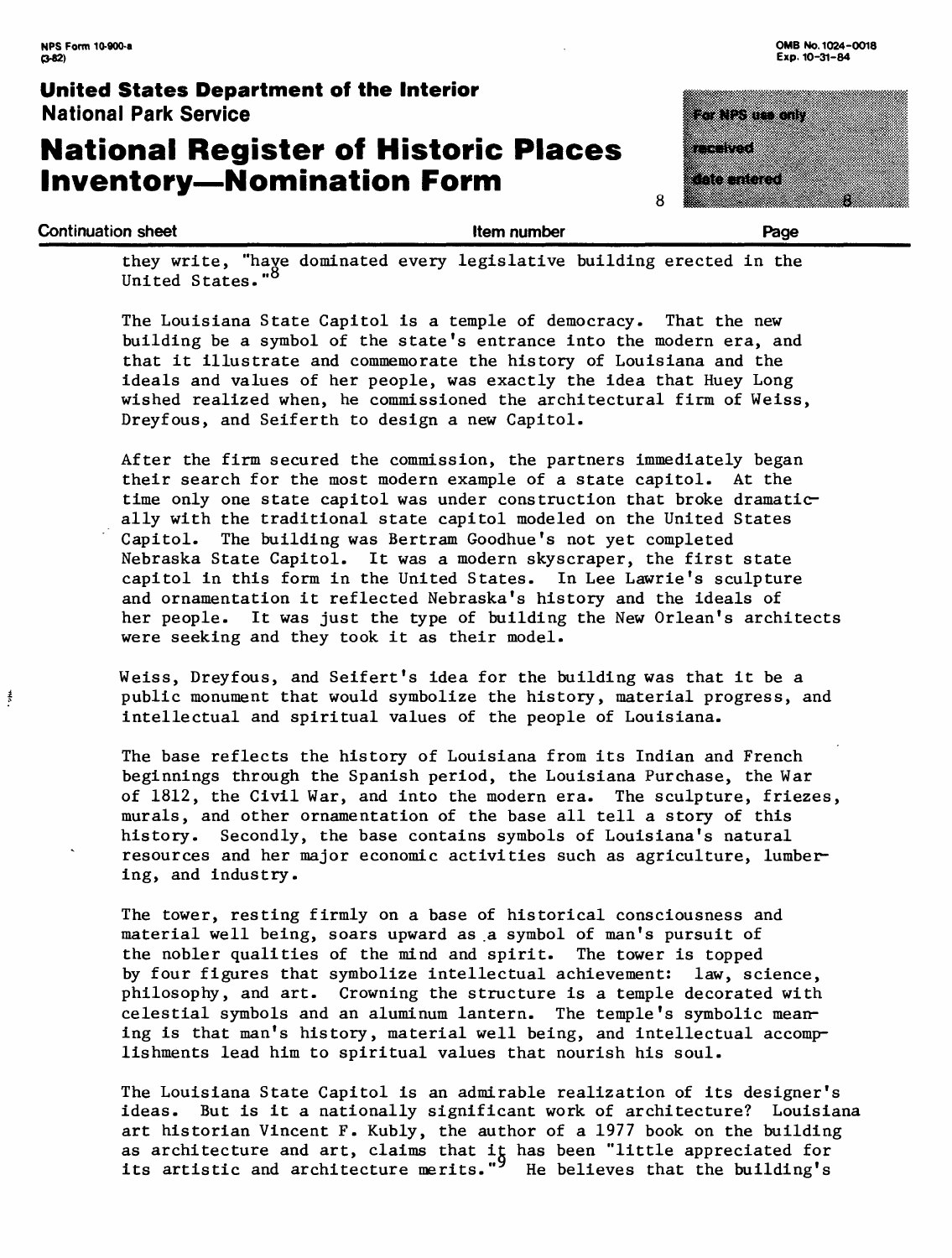# **National Register of Historic Places Inventory-Nomination Form**

Continuation sheet example and the state of the state of the state of the Page Page

|   | For NPS use only |
|---|------------------|
|   |                  |
|   | arthu 1          |
|   |                  |
|   | date entered     |
| ႙ | o                |

significance has not been sufficiently recognized. He thinks it is of major architectural significance, "because it epitomized the end of Beaux-Arts architectural tradition in America."<sup>10</sup> Kubly claims it is also significant, because the building stands at the end of architectural ornament, i.e. at the end of a period during which sculptors and mural painters worked together with the architect. This study makes no attempt to discuss the end of the Beaux-Arts tradition in the United States. Many architectural historians would not agree with Kubly that the Louisiana State Capitol is the last Beaux-Arts influenced structure. For example, William H. Jordy in his American Buildings and Their Architects thinks that the tradition is still with us today. In the course of discussing the work of Louis Kahn, he writes:

> Finally--and here we leave our list of buildings momentarily in order to glance at a more literal and more prominent, but architecturally less consequential, aspect of the Beaux-Arts revival which is contemporaneous with Kahn's Jonas Salk laboratories--there is the Lincoln Center for the Performing Arts in New York with its columns and axial organization. Although these formal qualities of Linclon Center generally characterize all classically inspired architecture, its most immediate prototypes for American architects are Beaux-Arts buildings. So Lincoln Center brings the tradition of American Beaux-Arts full circle, back to the Court of Honor at the Columbian Exposition of 1892. Or, a circle within a circle: if Rockefeller Center had marked the arc from Beaux-Arts to modern, so the later Center marks the arc from modern back to Beaux-Arts. ..

In writing his book Kubly surveyed the literature on the history of American architecture. He found that the building is not included in discussions of major American buildings or in works on major American architects. In a major study of American architectural history John E. Burchard and Albert Bush-Brown in their study The Architecture of America sponsored by the American Institute of Architects (AIA) do not mention the Louisiana State Capitol. In discussing the period from 1913 to 1933 they write, "Current and choice were the Nebraska State Capitol, the Palmolive Building in Chicago, the new Bosworth complex for M.I.T., and the overcited Empire State."<sup>1</sup>

In their survey of the architecture of the state capitols, Hitchcock and Seale outline the reasons why the Nebraska State Capitol has long been recognized as a major American building. Turning to the Louisiana State Capitol the authors point to its association with Huey Long. "Louisiana's finished capitol, mirrored in its lake set in a fifty acre park," they write, "is Huey Long's monument."<sup>13</sup> They find the building's "magnificent whiteness" in relation to the surrounding city, the Mississippi, and the perpetually green countryside "singularly successful." But as architecture, in their judgement,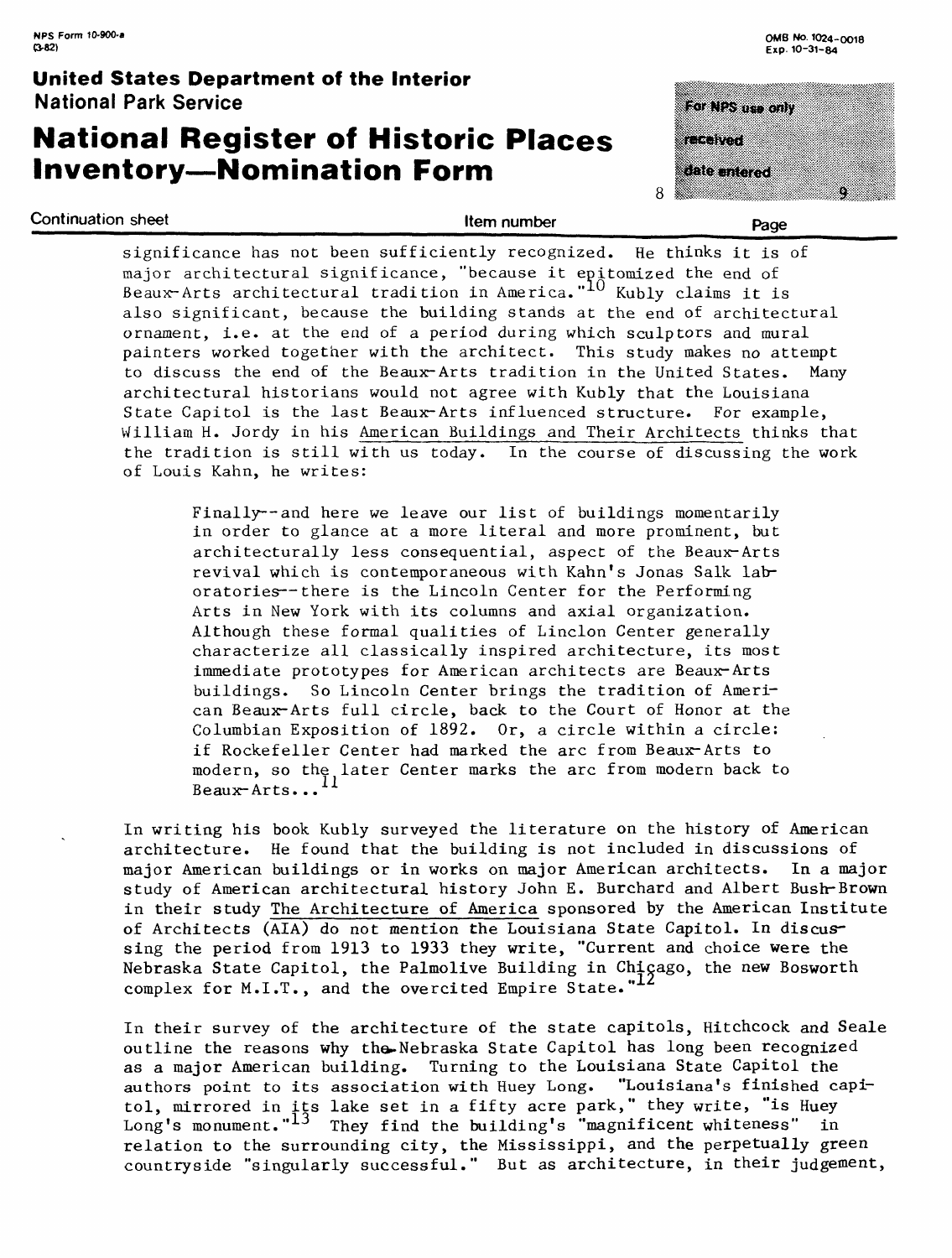# **National Register of Historic Places Inventory-Nomination Form**

eta teratorio a a component  $\mathcal{L}^{\text{max}}_{\text{max}}$  ,  $\mathcal{L}^{\text{max}}_{\text{max}}$  ,  $\mathcal{L}^{\text{max}}_{\text{max}}$ **Continuation sheet** the state of the state of the state of the state of the state of the state of the state of the state of the state of the state of the state of the state of the state of the state of the state of the st

**8** 

the building, "paraphrased Goodhue's state house in Nebraska without comparable artistic pretension or historical tradition." The building, they write at one point, "looks like a city office building." At another, they think that its, "outdated stylishness gives it the look of a luxury hotel of its era...Like some Beaux-Arts capitols, it is best seen as it was built--in a hurry."<sup>14</sup> (Huey Long, who liked luxury hotels, might not have been displeased with this statement.)

The Louisiana State Capitol merits the well deserved pride of the citizens of the state. The building is also visited and enjoyed for its architecture and art by people from all over the country. At the present time, however, the structure has not been recognized as being a major work of American architecture,

The consensus judgment appears to be that, although its Beaux-Arts inspired architectural style is interesting, and although its art work was executed by well known artists of the period (among them Lorado Taft, Lee Lawrie, Ulric Ellerhasen, and Adolph A. Weimnan), the building is, in the words of Hitchock and Seale, a "paraphrase" of Goodhue's Nebraska State Capitol.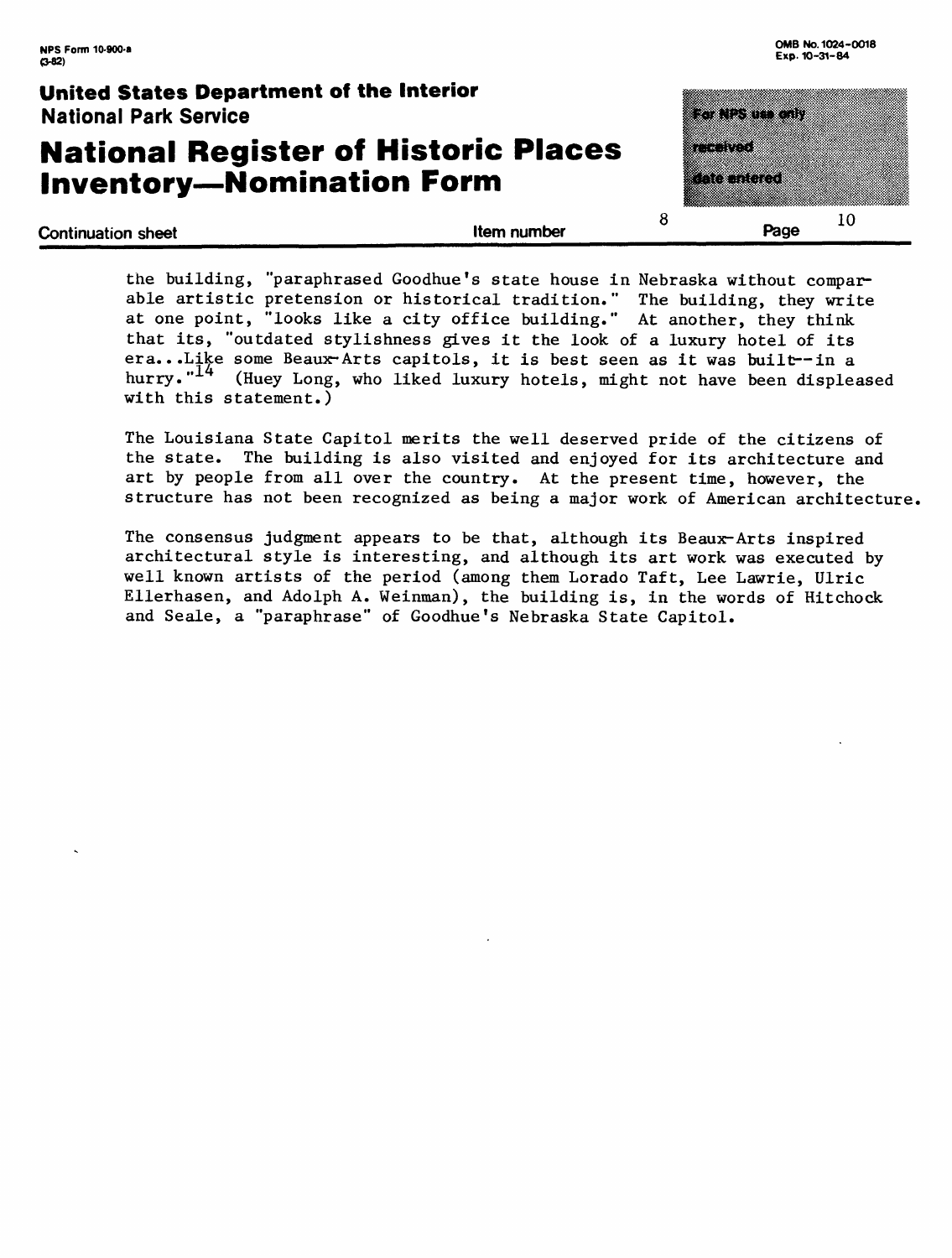# **National Register of Historic Places Inventory-Nomination Form**

For NPS use only received. date entered

Continuation sheet the continuation sheet the continuation sheet the continuation sheet the continuation sheet the continuation of  $2$ 

#### BIBLIOGRAPHY

Burchard, John E. and Albert Bush-Brown, The Architecture of America. (Boston: Little, Brown, and Company, 1961).

Deutsch, Herman B., The Huey Long Murder Case. (New York: Doubleday & Company, 1963).

Hitchock, Henry-Russell and William Scale. Temples of Democracy. (New York: Harcourt Brace Janovich, 1976).

Jolly, Ellen Roy and James Calhoun. The Pelican Guide to the Louisiana State Capitol. (Gretna: Pelican Publishing Company, 1980).

Jordy, William H. American Buildings and Their Architects. (Garden City: Doubleday & Company, 1972).

Kubly, Vincent F. The Louisiana Capitol, Its Art and Architecture. (Gretna: Pelican Publishing Company, 1977).

Williams, T. Harry. Huey Long. (New York: Alfred A. Knopf, 1969).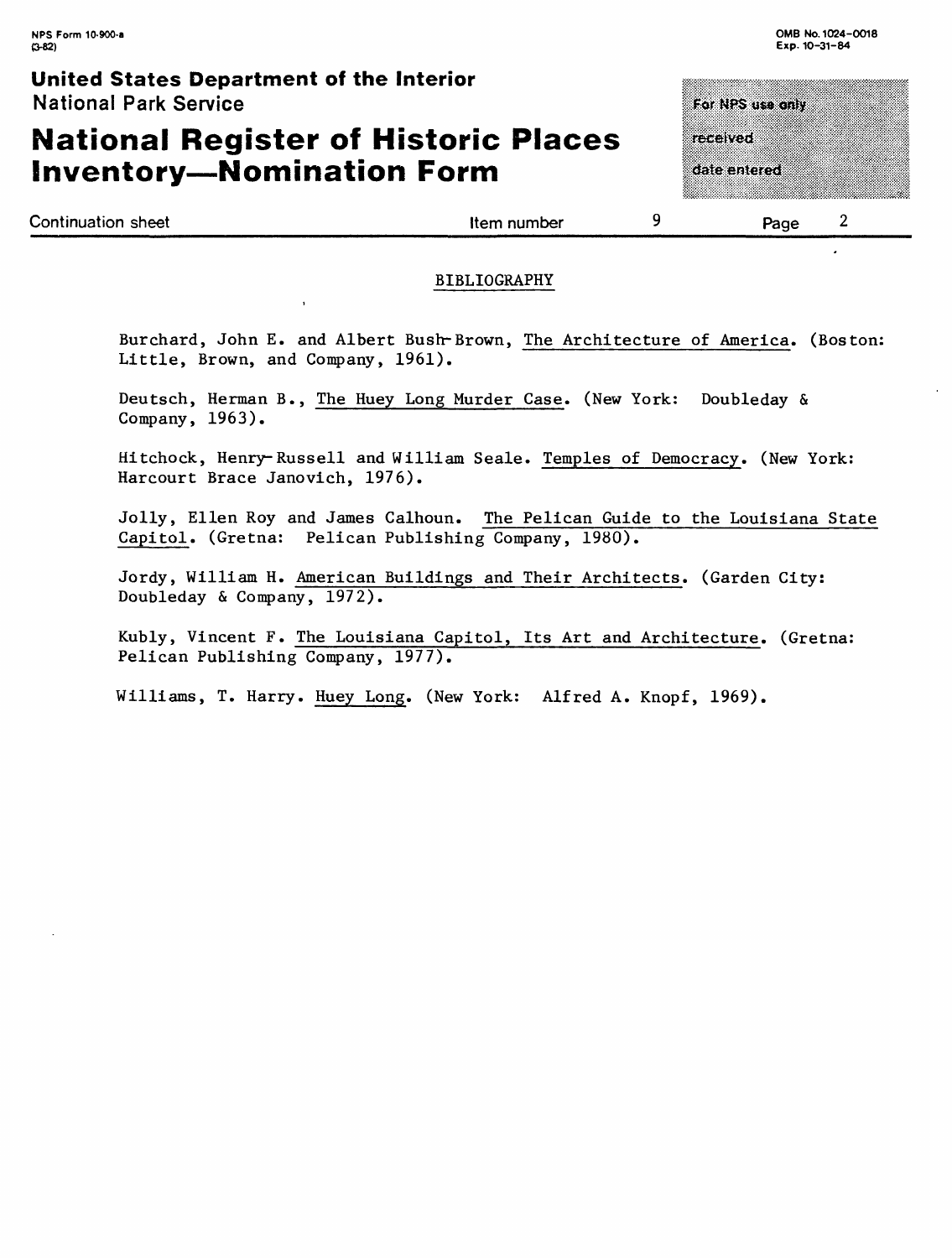# **National Register of Historic Places Inventory-Nomination Form**

| ta Nisun any |
|--------------|
|              |
|              |
|              |
| ata di J     |
|              |
|              |

**Continuation sheet Item number** 

**Page**

#### FOOTNOTES

1. T. Harry Williams, Huey Long, (New York: Alfred A. Knopf, 1969), p. 428.

 $\ddot{\phantom{a}}$ 

- 2. Ibid., p. 199.
- 3. Ellen Roy Jolly and James Calhoun, The Pelican Guide to the Louisiana State Capitol, (Gretna: Pelican Publishing Company, 1980), p.17.
- 4. Ibid., p. 23.
- 5. Williams, Huey Long, p. 428.
- 6. Herman B. Deutsch, The Huey Long Murder Case, (New York: Doubleday & Company, 1963), p. 64.
- 7. Henry-Russell Hitchcock and William Seale, Temples of Democracy, (New York Harcourt Brace Janovich, 1976).
- 8. Ibid., p. 4.
- 9. Vincent F. Kubly, The Louisiana Capitol, Its Art and Architecture, (Gretna: Pelican Publishing Company, 1977), p. 7.
- 10. Ibid., p. 9.
- 11. William H. Jordy, American Buildings and Their Architects, (Garden City: Doubleday & Company, 1972), p. 387-8.
- 12. John E. Burchard and Albert Bush-Brown, The Architecture of America, (Boston: Little, Brown, and Company, 1961), p. 331.
- 13. Hitchcock and Seale, Temples of Democracy, p. 283.
- 14. Ibid., p. 282-3.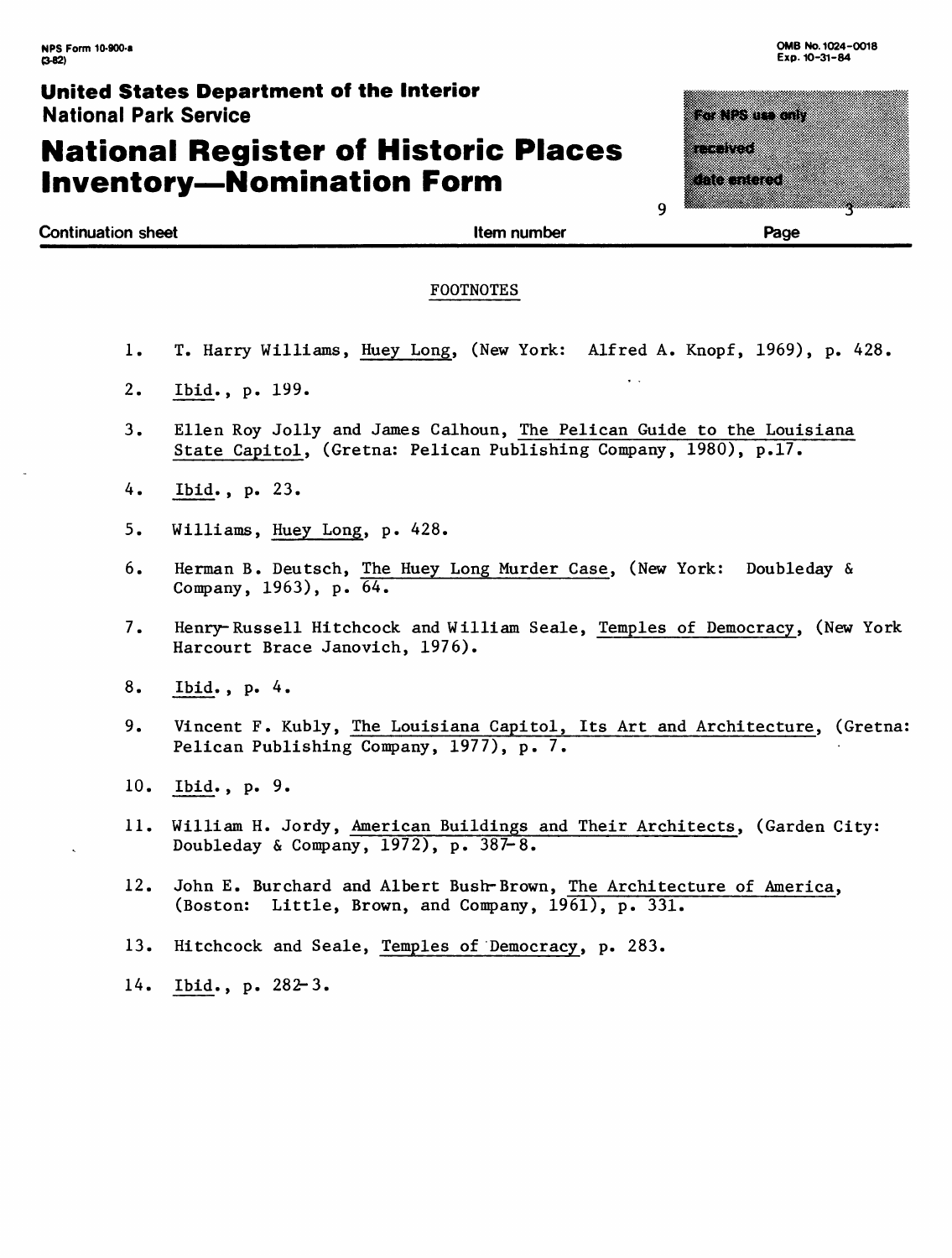### **National Register of Historic Places Inventory-Nomination Form**

<u>kontrollerin m</u> n ayan ay katalog  $\mathcal{P}$ **Page**

**Continuation sheet Item number** 

10

#### Verbal Boundary Description

Beginning at the intersection of North 3rd and Boyd Avenue proceed in an easterly direction following Boyd Avenue to the intersection of Boyd Avenue and North 5th thence in a northerly direction following North 5th to the intersection of North 5th and Capitol Avenue thence in an easterly direction following Capitol Avenue to the intersection of Capitol Avenue and a driveway (no name) approximately  $60'$  beyond the intersection of Capitol Avenue and North 6th thence following this driveway in a northeasterly direction to its intersection with state highway 3045 thence in a westerly direction following 3045 to its intersection with North 3rd thence in a southerly direction following north 3rd to its intersection with Boyd Avenue, the point of beginning.

The Powder Magazine (National Register of Historic Places--1973), also called the Old Spanish Arsenal, is located on the Capitol grounds within the Louisiana State Capitol boundary. This historic resource has not been determined to be of national significance and is excluded from the National Historic Landmark nomination of the Louisiana State Capitol.